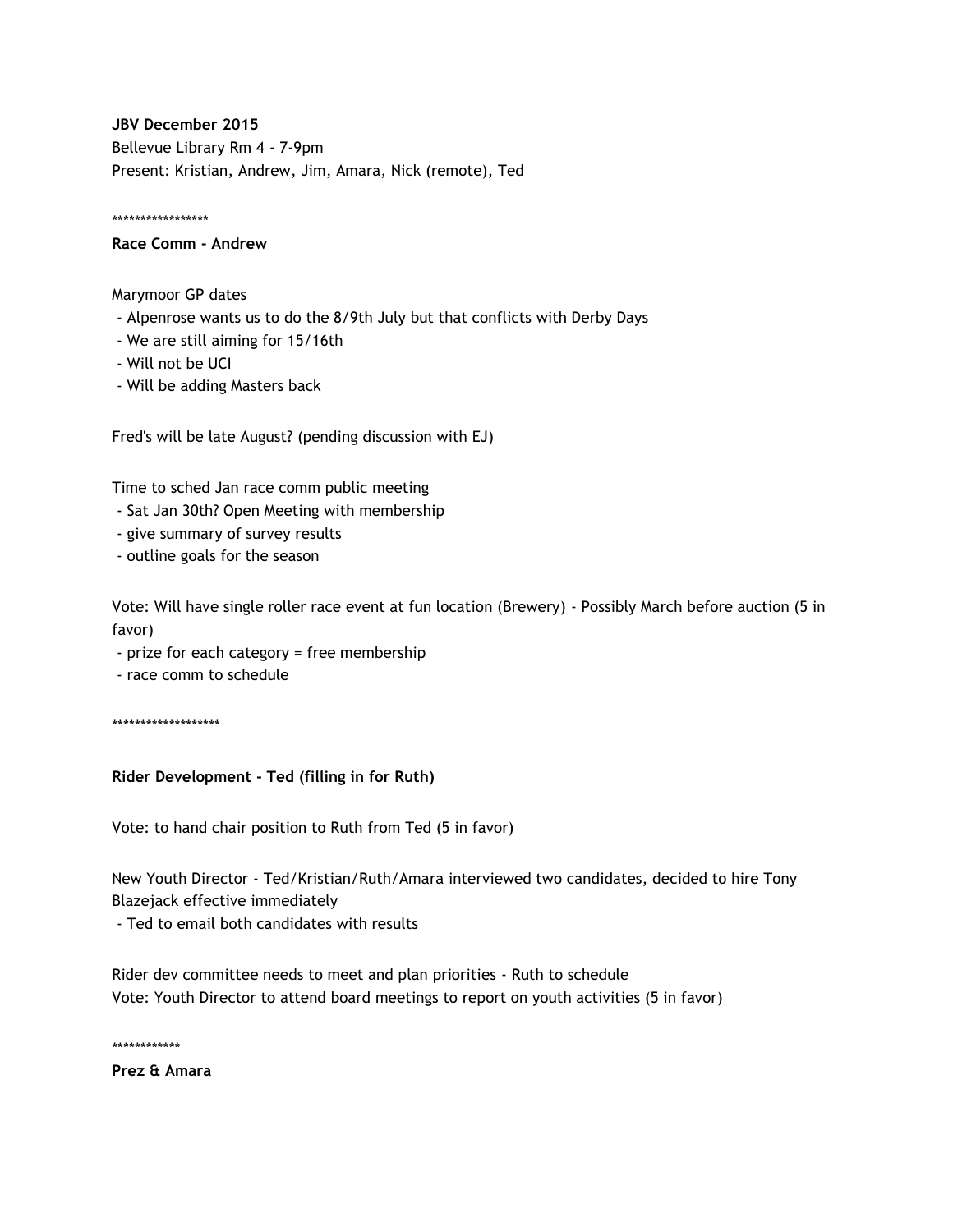Bilko submitted his hours for end of season - Nick ramping up then will pay Bilko Nick will get handoff from Kathryn of finances

Auction March 26th Auction procurement - we need items! - gift certificates good - food trucks allowed - might do this instead of catering?

Will sell t-shirts for holiday gifts? Still finalizing the new JBV logo

Year end ask - get people before Dec 31 - will go into Jerry Baker Memorial Fund

Vote: Will rewrite adult class instructor job description and move it to a flat rate per class \$150 (5 in favor)

- adult classes have min enrollment of 5 students or we cancel

- Bilko given first opportunity, if not interested in role we will post for the position

Vote: Announcer rates - \$150 for Fridays, \$100 for M/W (5 in favor)

\*\*\*\*\*\*\*\*\*\*\*\*\*\*\*\*\*\*\*\*

## **Finance - Nick & Kristian**

Still need to have an initial meeting Transfer bank accounts Thank yous for auction/donations Goal to have year end results and budget at open meeting on Jan 30th

\*\*\*\*\*\*\*\*\*\*\*\*\*\*\*\*\*\*\*

## **Sponsorship - Kristian**

Need to hear from Center Cycles on the 2nd year of promised sponsorship - need to clarify, but the deal was \$2500 cash this year and next

Need to solicit sponsor ideas Need survey results from Gordy Need to re-up with current sponsors

\*\*\*\*\*\*\*\*\*\*\*\*\*\*\*\*\*\*\*\*